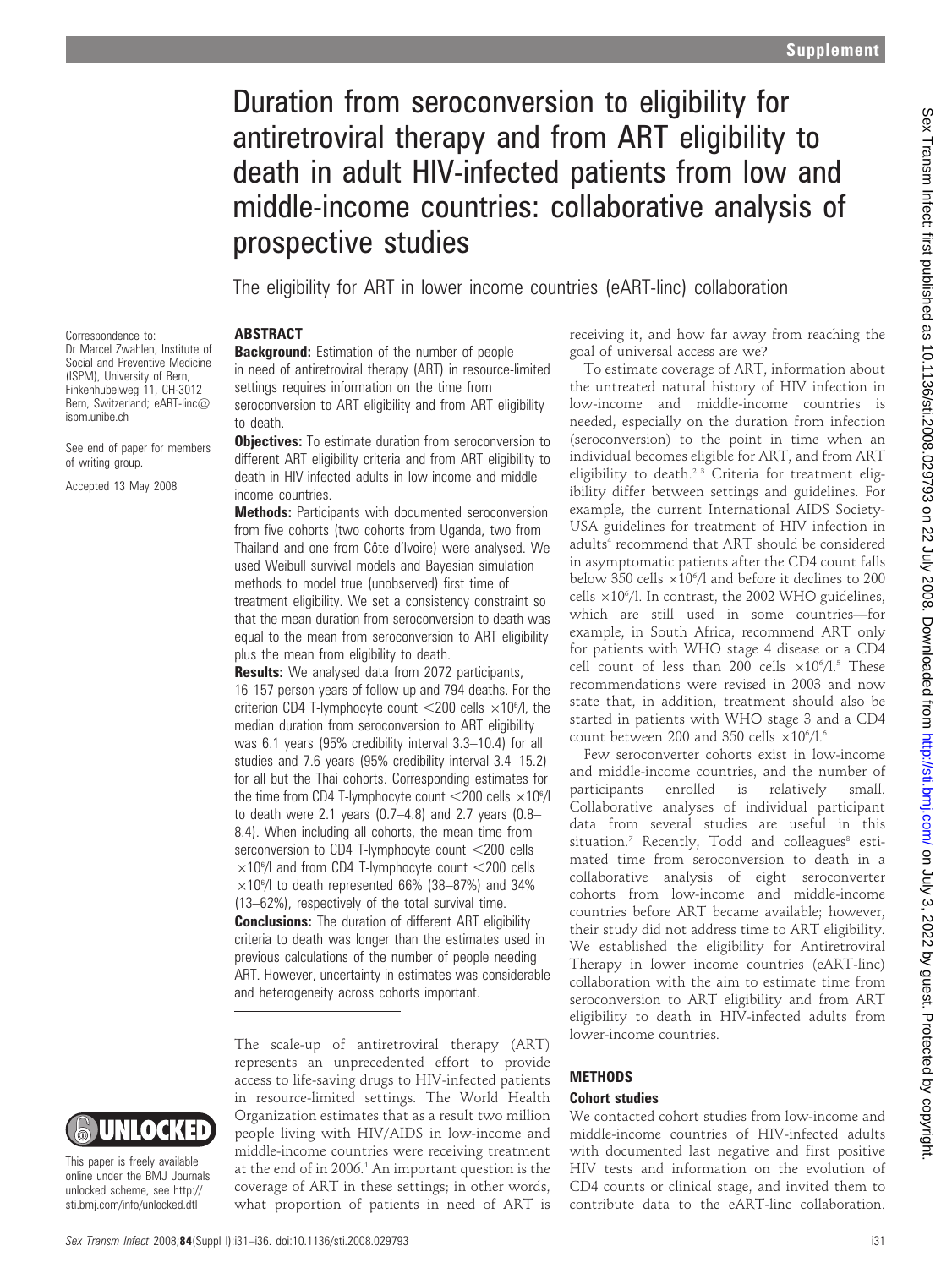Five cohorts, which were established in the 1990s and described in detail elsewhere, $9-13$  participated in the current analyses (table 1): the Primo-CI ANRS  $1220$  cohort<sup>9</sup> in Abidjan, Côte d'Ivoire: the Rakai District cohort<sup>10</sup> in rural Uganda: the Masaka District cohort,<sup>11</sup> also in rural Uganda; the Royal Thai Army conscripts cohort<sup>12</sup> in Thailand and the blood donors cohort<sup>13</sup> in Chiang Mai, Thailand. Inspection of the data received showed that the information on CD4 count evolution was limited for the Thai cohorts,12 13 and these therefore contributed to estimation of the time from seroconversion to death only. Also, information on clinical stage was available only for the Masaka cohort.<sup>11</sup>

## Observable and unobservable information

Figure 1 shows the observable information and the time points and intervals we set out to estimate. The exact date of reaching treatment eligibility cannot be observed because the relevant criteria, including CD4 counts and clinical stage, are assessed at certain points in time only. Individuals for whom treatment eligibility was observed had two dates: the last date with available information before eligibility was observed and the first date at which available information indicated that ART eligibility had been reached. The true date of treatment eligibility will lie somewhere between these two dates.

## Statistical analyses

We used Weibull survival models<sup>14</sup> to estimate the duration from seroconversion to various eligibility criteria for ART, from ART eligibility to death or from serconversion to death. The date of seroconversion was calculated as the midpoint between the last documented negative HIV test and the first documented positive HIV test. Follow-up was censored on the date the patient was last known to be alive. In patients who initiated ART, follow-up was censored on the date of starting therapy. We did analyses for various CD4 thresholds (<200 cells  $\times 10^{\circ}/l,$  $\langle 275 \text{ cells } \times 10^6/1, \langle 350 \text{ cells } \times 10^6/1 \rangle$  and for the combined criteria WHO clinical stage 3 and CD4  $<$ 350 cells  $\times 10^{\circ}$ /l. In additional multivariable analyses we included gender and age. HIV subtype could not be included because subtype was highly

correlated with the country in which the cohort was conducted. For descriptive purposes, we calculated and plotted Kaplan-Meier cumulative incidence estimates for some outcomes for each cohort.

We accounted for differences in survival distributions between cohorts using the hierarchical random effects model assuming proportional hazards. The random effects were assumed to be normally distributed around a common mean. We allowed for two different Weibull distributions, one each for the duration from seroconversion to treatment eligibility and from treatment eligibility to death. For the Thai cohorts, which did not contribute information on treatment eligibility, we modelled the duration from seroconversion to death using a third Weibull distribution. We set a consistency constraint on the mean survival times such that the mean duration from seroconversion to death was equal to the sum of the mean duration from seroconversion to the estimated time of ART eligibility and the mean duration from ART eligibility to death. In an additional analysis we excluded the Thai cohorts.

Estimation of time periods was based on a fully probabilistic approach using simulation methods. Vague prior distributions for parameters of interest were specified by using normal distributions with variances equal to  $10<sup>3</sup>$ . Samples from the posterior distributions for quantities of interest were obtained by Markov Chain Monte Carlo simulations based on 100 000 iterations from which the first 60 000 iterations were discarded. The influence of age at seroconversion and sex on survival was explored in standard proportional hazard Weibull regression models. Age was entered as a continuous variable.

All analyses were performed using Stata (version 9.2, College Station, TX, USA) and WinBUGS<sup>15</sup> (version 1.4.1, Cambridge, UK). Results are presented as means and medians with 95% credibility intervals (CrI) or as conventional 95% confidence intervals (CI). In Bayesian statistics credibility intervals are commonly used to provide summary information about the probability distribution of a parameter of interest. Similar to 95% confidence intervals, they cover a range in which the true value of the unknown quantity lies with 95% probability.

Table 1 Characteristics of cohorts and participants included in analyses

|                                                                                         | <b>Cohort</b>              |                                     |                                     |                                      |                                                    |                  |
|-----------------------------------------------------------------------------------------|----------------------------|-------------------------------------|-------------------------------------|--------------------------------------|----------------------------------------------------|------------------|
|                                                                                         | Côte d'Ivoire<br>(Abidjan) | Uganda (Masaka)                     | Uganda (Rakai)                      | <b>Thailand (Royal</b><br>Thai Army) | <b>Thailand (Chiang Mai) Combined</b>              |                  |
| Reference                                                                               | Minga et al <sup>9</sup>   | Morgan <i>et al</i> <sup>32</sup>   | Wawer et $a^{33}$                   | Rangsin <i>et al</i> <sup>12</sup>   | Nagachinta et al <sup>13</sup>                     |                  |
| Study population                                                                        | <b>Blood donors</b>        | Participants in<br>community cohort | Participants in<br>community cohort | Military<br>conscripts               | Male blood donors and $-$<br>their female partners |                  |
| Year of start of study                                                                  | 1997                       | 1990                                | 1991                                | 1998                                 | 1992                                               |                  |
| No of participants included in<br>analyses $(\%)$                                       | 253 (100)                  | 338 (100)                           | 411 (100)                           | 233 (100)                            | 837 (100)                                          | 2072 (100)       |
| Median (IQR) interval between<br>last negative and first positive<br>HIV-1 test, months | $7.5(3.4-19.1)$            | $12.5(11.7-24.3)$                   | 22.4 (14.6-37.7)                    | $8.5(5.7-9.5)$                       | $50.7(31.6 - 69.8)$                                | 24.0 (11.8-50.1) |
| No of women (%)                                                                         | 97 (38.3)                  | 180 (53.2)                          | 256 (62.3)                          | 0(0)                                 | 267 (31.9)                                         | 800 (38.6)       |
| No of patients starting ART (%)                                                         | 79 (31.2)                  | 57 (16.9)                           | 151 (36.7)                          | 0(0)                                 | 0(0)                                               | 287 (13.8)       |
| Mean (SD) age at baseline,<br>years                                                     | 29.1(7.1)                  | 32.0 (13.6)                         | 35.8(2.5)                           | 22.1(0.9)                            | 28.7(6.4)                                          | 29.9(8.3)        |
| Median (IQR) baseline CD4 cell<br>count (IQR), cells $\times 10^{6}/I$                  | 472 (331-648)              | 553 (425-743)                       | 409 (235-584)                       | <b>NA</b>                            | <b>NA</b>                                          |                  |
| Median (IQR) number of CD4<br>counts per person                                         | $9(5-14)$                  | $5(2-11)$                           | $3(2-7)$                            | <b>NA</b>                            | <b>NA</b>                                          |                  |
| Median (IQR) follow up from<br>seroconversion, years                                    | $5.4(5.4-7.6)$             | $4.9(3.3 - 7.8)$                    | $5.7(3.8-7.6)$                      | $6.0$ (5.3-6.7)                      | $6.5(5.2-9.1)$                                     | $6.0(4.4-7.8)$   |

NA, not systematically assessed and therefore not analysed in this study; SD, standard deviation; IQR, interquartile range.

The baseline CD4 count relates to the first measurement after seroconversion.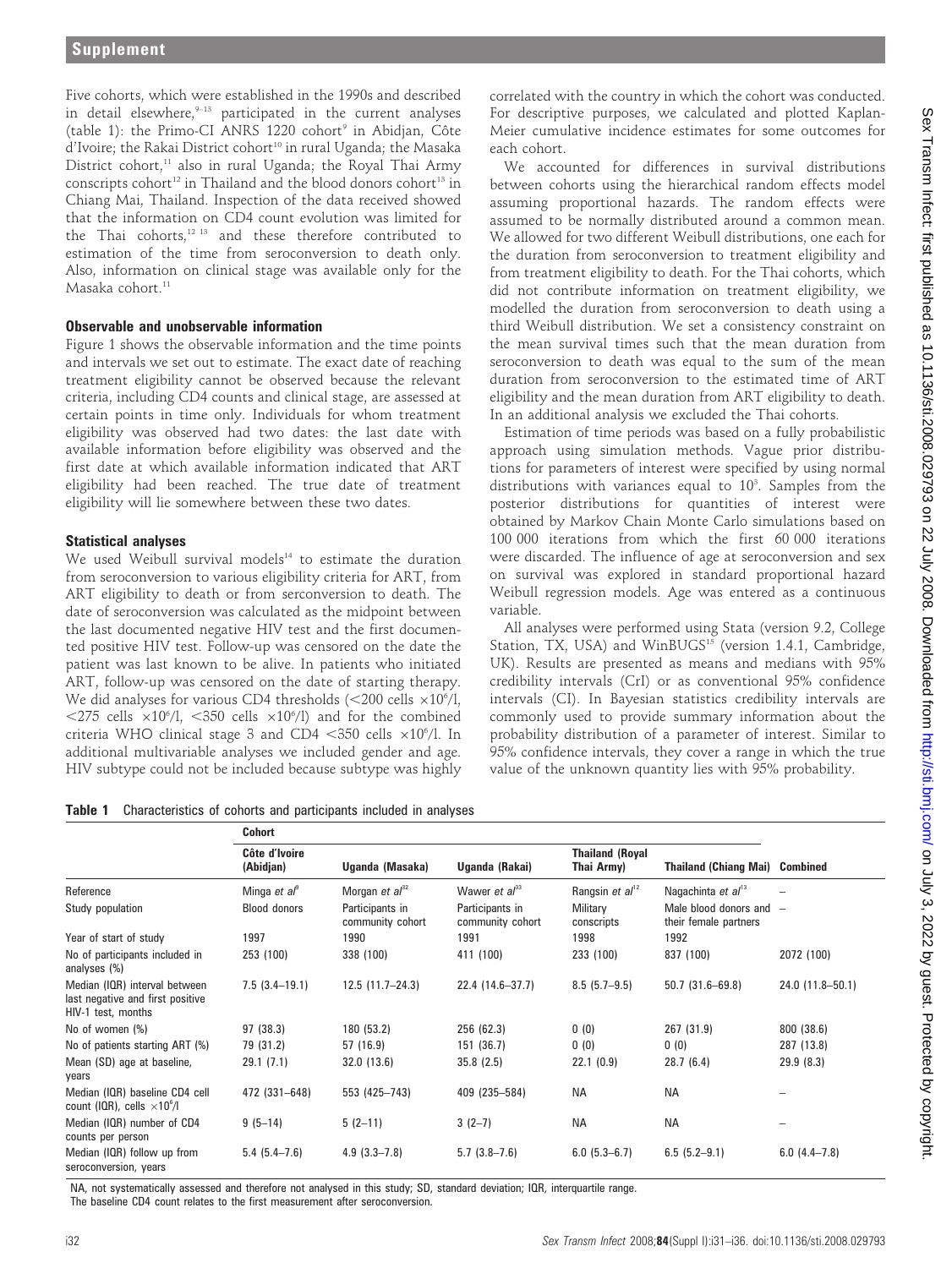

**Figure 1** Schematic representation of observed and estimated time points and intervals in the natural history of HIV infection.

## RESULTS

A total of 2072 adults with documented seroconversion were included in the analyses (table 1). In the African cohorts the follow-up of 294 patients (14.2%) was censored because ART was started. In total, 794 (38.3%) patients died, most of them (762, 96.0%) while not on ART. Figure 2 shows the cumulative incidences from seroconversion to death or to first time ART eligibility was observed for different eligibility criteria. For time to ART eligibility the figure also includes the fitted curves based on the median of the posterior distribution of the common mean of the Weibull parameters. Owing to the difference between the true (but unobservable) time of reaching ART eligibility for the first time, and the first time eligibility was observed, the fitted curves are generally above the observed curves.

Table 2 shows the estimated mean and median years from seroconversion to different ART eligibility criteria and from ART eligibility to death. Means were 1–2 years higher than

1.00

0.75

 $0.50$ 

 $0.25$ 

 $\Omega$ 

1.00

0.75

0.50

 $0.25$ 

 $\Omega$ 

 $\Omega$ 

5

Probability of death

Probability of CD4 < 350

Figure 2 Kaplan-Meier plots of the cumulative probability of death and of reaching different eligibility criteria for

antiretroviral therapy.

medians and ranged from 7.6 years from seroconversion to a CD4 count  $\langle 200 \text{ cells } \times 10^6/1$  to 3.9 years for the period from reaching a CD4 count  $\langle 200 \text{ cells } \times 10^6/1 \text{ to death.}$ Corresponding medians were 6.1 years and 2.1 years. For most estimates 95% credibility intervals were fairly wide. The additional analysis excluding the Thai cohorts resulted in intervals that were 0.5 to 1.6 years longer for medians and 0.8 to 2.1 years longer for means, with substantially wider confidence intervals. For the CD4 criteria, the sum of the mean duration from seroconversion to eligibility and the mean duration from eligibility to death gave mean durations from seroconversion to death of 11.3–11.7 years, depending on the eligibility criterion (table 2). Excluding the Thai cohorts resulted in longer periods, with a sum of the means of the two periods ranging from 13.7 years to 14.6 years (table 2). The sum of the means for the combined CD4 and clinical stage criterion, which was estimated using the Masaka cohort data only, was 10.9 years. Note that the medians shown in table 2 cannot simply be added to obtain the median duration from seroconversion to death, only the means add up in this way. To increase applicability to different settings, table 2 also gives time intervals expressed as the percentage of the total time from seroconversion to death.

Heterogeneity of model parameters across cohorts was important. The mean of the random effects standard deviation ranged from 0.8 to 0.92 with lower credibility bounds above 0.4. When including age and sex in the models, estimates of survival were reduced for older people, with hazard ratios ranging from 1.02 to 1.03 per year increase in age with lower bounds of the 95% credibility intervals 1.01 and upper bounds not exceeding 1.05. Analyses comparing women with men gave hazard ratios ranging from 0.91 to 1.09 with wide 95% credibility intervals that always included 1: lower 95% credibility bounds ranged from 0.62 to 0.71, higher bounds from 1.4 to 1.7.

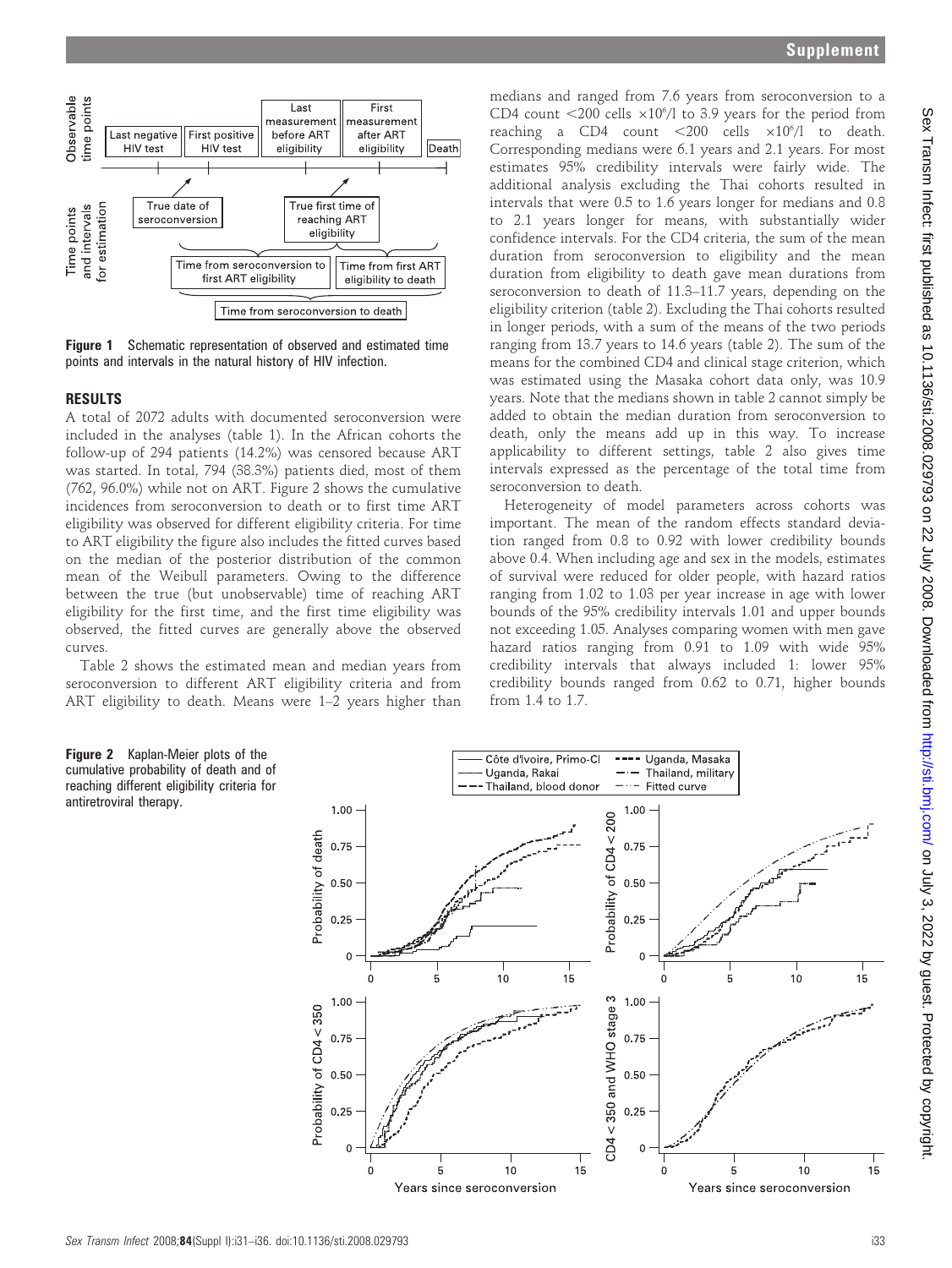|                                       | <b>ART eligibility criteria</b>             |                                               |                                               |                                                                |  |
|---------------------------------------|---------------------------------------------|-----------------------------------------------|-----------------------------------------------|----------------------------------------------------------------|--|
| <b>Time interval</b>                  | $<$ 200 CD4 cells $\times$ 10 $^{\circ}/$ l | $<$ 275 CD4 cells $\times$ 10 <sup>6</sup> /l | $<$ 350 CD4 cells $\times$ 10 <sup>6</sup> /l | $<$ 350 CD4 cells $\times$ 10 $^{\circ}$ /l and<br>WHO stage 3 |  |
| All cohorts                           |                                             |                                               |                                               |                                                                |  |
| Seroconversion to eligibility (years) |                                             |                                               |                                               |                                                                |  |
| Median (95% Crl)                      | $6.1(3.3-10.4)$                             | $4.2(1.9-7.9)$                                | $2.7(0.9-6.3)$                                | $5.6$ (5.0-6.2)                                                |  |
| Mean (95% Crl)                        | $7.6(4.1-12.9)$                             | $5.4(2.5-10.3)$                               | $4.0(1.4-9.2)$                                | $6.4(5.8-7.1)$                                                 |  |
| Percentage*                           | $66(38-87)$                                 | 48 (23-75)                                    | $34(12-64)$                                   | $58(50-65)$                                                    |  |
| Eligibility to death (years)          |                                             |                                               |                                               |                                                                |  |
| Median (95% Crl)                      | $2.1(0.7-4.8)$                              | $4.0(1.7-8.0)$                                | $6.0(2.9-11.7)$                               | $3.0(2.4-3.8)$                                                 |  |
| Mean (95% Crl)                        | $3.9(1.4-9.1)$                              | $5.9(2.5-11.7)$                               | $7.7(3.8-15.0)$                               | $4.5(3.5-6.4)$                                                 |  |
| Percentage*                           | $34(13-62)$                                 | $52(25-78)$                                   | 66 (36-88)                                    | $42(35-50)$                                                    |  |
| <b>Excluding the two Thai cohorts</b> |                                             |                                               |                                               |                                                                |  |
| Seroconversion to eligibility (years) |                                             |                                               |                                               |                                                                |  |
| Median (95% Crl)                      | $7.6$ $(3.4-15.2)$                          | $4.8(1.9-11.6)$                               | $3.2$ (1.0-9.7)                               | $5.6$ (5.1-6.2)                                                |  |
| Mean (95% Crl)                        | $9.4(4.3-19.2)$                             | $6.3(2.4-15.1)$                               | $4.8(1.5-14.4)$                               | $6.4(5.8-7.1)$                                                 |  |
| Eligibility to death (years)          |                                             |                                               |                                               |                                                                |  |
| Median (95% Crl)                      | $2.7(0.8-8.4)$                              | $5.0(1.6-13.8)$                               | $7.6$ $(3.0-18.3)$                            | $3.0(2.4-3.8)$                                                 |  |
| Mean (95% Crl)                        | $5.2(1.5-15.9)$                             | $7.4(2.5-20.5)$                               | $9.8(3.8 - 23.7)$                             | $4.5(3.5-6.4)$                                                 |  |

## Table 2 Estimated time from seroconversion to different ART eligibility criteria and from ART eligibility to death

\*Percentage of duration from seroconversion to death.

CrI, credibility interval.

## **DISCUSSION**

The eART-linc collaboration, which currently includes over 2000 untreated adults from lower-income settings with documented seroconversion, made analyses of individual participant data to estimate the periods from seroconversion to different ART eligibility criteria, and from ART eligibility to death possible.

The collaborative analysis of individual participant data is an important strength of this study: meta-analyses that use individual participant data are considered the gold standard and yardstick for meta-analyses and systematic reviews.<sup>16</sup> Indeed, in previous reviews of published studies<sup>17</sup> <sup>18</sup> we found that the type of data presented in articles was very heterogeneous, confirming earlier observations on common difficulties with systematic reviews of prognostic<sup>19</sup> and other observational studies. This approach is also used by the Alpha Network (Analysing Longitudinal Population-based HIV/Aids data on Africa) to analyse patterns of mortality in HIV-infected adults, based on pooled data from several community-based cohort studies.<sup>8 20 21</sup>

The exact date of reaching treatment eligibility can usually not be observed because the relevant criteria, including CD4 counts and clinical stage, are not assessed continuously. One approach to this problem is to take the first date eligibility criteria are met, which may provide a good approximation if the relevant information is collected regularly and frequently. However, this is problematic in the more common situation

when intervals between measurements are relatively wide, leading to underestimation of the duration from true ART eligibility to death. In clinical decision-making the date the criteria for ART are documented for the first time is the important date and should lead to the initiation of ART. Of note, many patients in lower-income countries start ART late or very late, with CD4 cell counts well below 200 cells  $\times 10^{6}/l^{22-24}$ However, when estimating the need at the population level, it is the actual date of having reached ART eligibility for the first time that is of interest. In the present analysis we chose an analytical strategy that took into account that only interval information on ART eligibility was available from cohorts. Unsurprisingly, our estimates are higher than published estimates, which took the date when eligibility was documented for the first time as the point of departure. For example, we estimated the median duration from a CD4 count  $<$ 200 cells  $\times 10^{6}/$ l to death as 2.1 years (2.7 years when excluding the two cohorts from Thailand) and the mean as 3.9 years (5.2 years when excluding the two cohorts from Thailand). Previously published estimates in untreated patients range from 7 months to 22 months (table 3). The distribution of survival times is skewed, which explains that estimates for the mean were higher than those for medians.

Mortality patterns after seroconversion have been previously described for several of the seroconverter cohorts included in this analysis.<sup>8 20 25-29</sup> Interestingly, mortality was similar across cohorts, particularly in the first years after seroconversion,

| <b>Table 3</b> Published estimates of survival from CD lymphocyte counts $\langle 200 \text{ CD4 cells } \times 10^6 / l \rangle$ |  |  |
|-----------------------------------------------------------------------------------------------------------------------------------|--|--|
|-----------------------------------------------------------------------------------------------------------------------------------|--|--|

| Study, year of publication              | No  | <b>Country</b> | Years       | <b>Median months of survival</b><br>$(95% \; \text{Cl})$ |
|-----------------------------------------|-----|----------------|-------------|----------------------------------------------------------|
| Lawn, 2005 <sup>34</sup>                | 134 | South Africa   | $2002 - 5$  | 20 (14 to 28)                                            |
| Costello, 2005 <sup>35</sup>            | 167 | Thailand       | 1993-9      | 21.6 (19 to 24)*                                         |
| Badri, 2004 <sup>36</sup>               | 447 | South Africa   | 1992-2001   | 23.6 (21 to 27)                                          |
| Schim van der Loeff, 2002 <sup>37</sup> | 378 | The Gambia     | 1986-97     | $7(5 \text{ to } 9)$                                     |
| Kilmarx, 2000 <sup>38</sup>             | 15  | Thailand       | $1991 - 8$  | 11 (7 to 15)                                             |
| French, 1999 <sup>39</sup>              | 78  | Uganda         | before 1998 | $9(7 \text{ to } 15)$                                    |
| Van der Paal, 2007 <sup>28</sup>        | 147 | Uganda         | 1990-2003   | 25.7 (21 to 31)                                          |

\*Men only.

CI, confidence interval.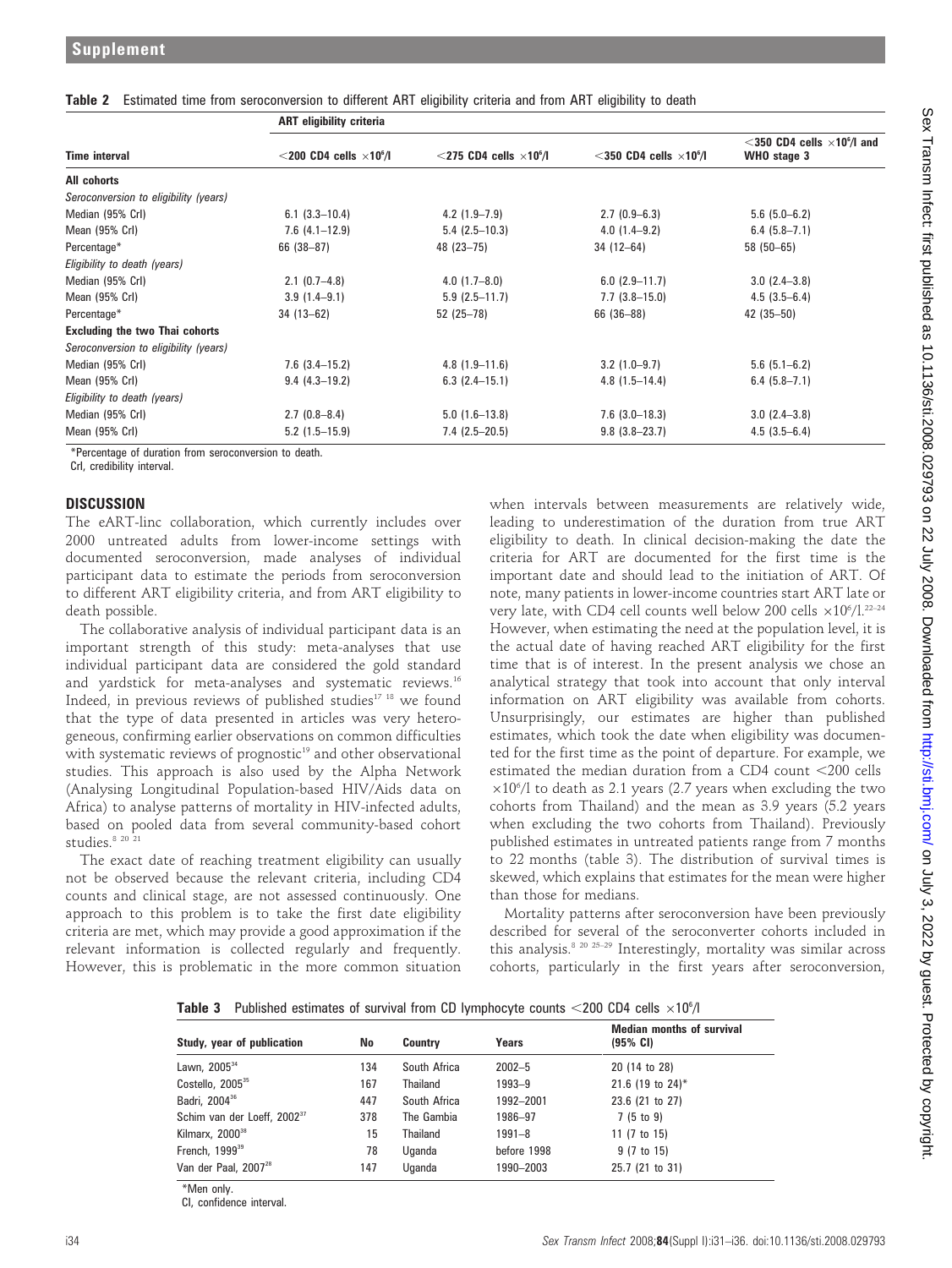despite differences in HIV subtypes. One exception was the cohort from Côte d'Ivoire, which showed lower cumulative mortality than the other four cohorts, despite similar probabilities of observing CD4 criteria for ART eligibility. The lower mortality and morbidity might be explained by under-ascertainment of deaths in this clinic-based cohort or by the early introduction of cotrimoxazole prophylaxis, in 1994, by the Centre National de Transfusion Sanguine in Abidjan.<sup>9</sup> Indeed, two clinical trials from Côte d'Ivoire and one from Senegal showed a substantial reduction of mortality: the combined relative risk was  $0.69$  (95% confidence interval  $0.55$  to  $0.87$ ).<sup>30</sup>

About five years after seroconversion mortality was higher in the Thai studies and, particularly, in the Chiang Mai blood donor cohort.13 The inclusion of paid blood donors of lower socioeconomic strata might explain the higher mortality in this cohort. There is debate on whether HIV subtype (predominantly subtype E in Thailand) influences survival.<sup>8</sup> The additional analysis excluding the Thai studies therefore resulted in longer duration estimates. In addition to reporting time intervals in years, we therefore also expressed intervals as the percentage of the total time from seroconversion to death. This should facilitate the application of results to populations with different background and HIV-related mortality. We found that depending on the ART eligibility criteria considered, 34% to 66% of the mean duration from seroconversion to death occurs after having become eligible for ART.

Our analysis has several limitations. The number of included cohorts and the number of seroconverters was small and information on treatment eligibility was available for only three of the five cohorts. We used a simple midpoint approximation to estimate the date of seroconversion, despite the fact that in some cohorts intervals between tests were long. Estimation of model parameters became difficult when allowing uncertainty about the date of seroconversion as well as the time of reaching ART eligibility. Also, midpoint approximation is common practice in analyses of survival time from seroconversion to death. We analysed all-cause mortality and could not distinguish between HIV-associated mortality and other causes of death. We used parametric survival models and thus made assumptions about the shape of the survival distributions that may not always be appropriate.

In conclusion, estimation of the number of people in need of ART in resource-limited settings should be based on figures for survival from ART eligibility to death that are somewhat higher than those used previously, $2$  and support the recent updates to the Joint United Nations Programme on HIV/AIDS (UNAIDS) Spectrum projection software.<sup>31</sup> Finally, we would welcome additional studies in the eART-linc collaboration in order to obtain more precise and more widely applicable estimates in future analyses. Interested investigators are invited to contact us at eART-linc@ispm.unibe.ch.

Acknowledgements: We are grateful to Peter Ghys without whom the eART-linc collaboration would not exist. The analyses presented in this paper were supported by UNAIDS.

### Competing interests: None.

The eART-linc collaboration writing group: Simon Wandel,<sup>1</sup> Matthias Egger,<sup>1,2</sup> Ram Rangsin,<sup>3</sup> Kenrad E Nelson,<sup>4</sup> Caroline Costello,<sup>5</sup> Charlotte Lewden,<sup>6,7</sup> Tom Lutalo,<sup>8</sup> Anthony Ndyanabo,<sup>8</sup> Jim Todd,<sup>9</sup> Lieve Van der Paal,<sup>9</sup> Albert Minga,<sup>10</sup> Marcel Zwahlen<sup>1</sup>

<sup>1</sup>Institute of Social and Preventive Medicine (ISPM), University of Bern, Switzerland; <sup>2</sup>Department of Social Medicine, University of Bristol, UK; <sup>3</sup>Department of Military and Community Medicine, Phramongkutklao College of Medicine, Thailand; <sup>4</sup>Department of Epidemiology, Johns Hopkins University, Baltimore, MD, USA; <sup>5</sup>Department of Epidemiology, University of California, Los Angeles, CA, USA; <sup>6</sup>INSERM, U593, Bordeaux, France; <sup>7</sup>Institut de Santé Publique, d?Epidémiologie et de Developpement

(ISPED), Université Victor Segalen, Bordeaux, France; <sup>8</sup>Rakai Health Sciences Program, Uganda Virus Research Institute, Entebbe, Uganda; <sup>9</sup>MRC/UVRI Uganda Research Unit on AIDS, Entebbe, Uganda; <sup>10</sup>Programme PAC-CI, CNTS, Abidjan, Côte d'Ivoire.

#### REFERENCES

- **World Health Organization**, Antiretroviral therapy for HIV Infection in adults and adolescents in resource-limited settings: towards universal access. Geneva: WHO, 2006.
- 2. **Boerma JT,** Stanecki KA, Newell ML, et al. Monitoring the scale-up of antiretroviral therapy programmes: methods to estimate coverage. Bull World Health Organ 2006;84:145–50.
- 3. **Stover J,** Bertozzi S, Gutierrez JP, et al. The global impact of scaling up HIV/AIDS prevention programs in low- and middle-income countries. Science 2006;311:1474– 6.
- 4. **Hammer SM,** Saag MS, Schechter M, et al. Treatment for adult HIV infection: 2006 recommendations of the International AIDS Society—USA panel. Top HIV Med 2006;14:827–43.
- World Health Organization. Scaling up antiretroviral therapy in ressource-limited settings: guidelines for a public health approach. Geneva: WHO, 2002.
- 6. World Health Organization. Scaling up antiretroviral therapy in ressource-limited settings: treatment guidelines for a public health approach. 2003 revision. Geneva: WHO, 2004.
- 7. **Stewart LA,** Tierney JF. To IPD or not to IPD? Advantages and disadvantages of systematic reviews using individual patient data. Eval Health Prof 2002:25:76-97.
- 8. Todd J, Glynn JR, Marston M, et al. Time from HIV seroconversion to death: a collaborative analysis of eight studies in six low and middle-income countries before highly active antiretroviral therapy. AIDS 2007;21 (Suppl 6):S55-63.
- 9. Minga A, Danel C, Abo Y, et al. Progression to WHO criteria for antiretroviral therapy in a 7-year cohort of adult HIV-1 seroconverters in Abidjan, Cote d'Ivoire. Bull World Health Organ 2007;85:116–23.
- 10. Wawer MJ, Serwadda D, Gray RH, et al. Trends in HIV-1 prevalence may not reflect trends in incidence in mature epidemics: data from the Rakai population-based cohort, Uganda. AIDS 1997;11:1023–30.
- 11. **Morgan D,** Malamba SS, Maude GH, et al. An HIV-1 natural history cohort and survival times in rural Uganda. AIDS 1997;11:633-40.
- Rangsin R, Chiu J, Khamboonruang C, et al. The natural history of HIV-1 infection in young Thai men after seroconversion. J Acquir Immune Defic Syndr 2004;36:622-9.
- 13. Nagachinta T, Duerr A, Suriyanon V, et al. Risk factors for HIV-1 transmission from HIV-seropositive male blood donors to their regular female partners in northern Thailand. AIDS 1997;11:1765–72.
- 14. Lee ET. Statistical methods for survival data analysis. New York: John Wiley, 1992. 15. Lunn DJ, Thomas A, Best N, et al. WinBUGS-a Bayesian modelling framework:
- concepts, structure, and extensibility. Statistics and Computing 2000;10:325–37. 16. **Stewart LA**, Parmar MK, Meta-analysis of the literature or of individual patient data: is there a difference? Lancet 1993:341:418-22.
- 17. Schneider M, Zwahlen M, Egger M. Natural history and mortality in HIV-positive individuals living in resource-poor settings: a literature review. UNAIDS Obligation HQ/ 03/463871. Geneva: Joint United Nations Programme on HIV/AIDS (UNAIDS), 2005.
- 18. **Zwahlen M,** Egger M. Progression and mortality of untreated HIV-positive individuals living in resource-limited settings: update of literature review and evidence synthesis. Geneva: UNAIDS, 2006.
- 19. **Altman DG.** Systematic reviews of evaluations of prognostic variables. BMJ 2001;323:224–8.
- 20. **Zaba B,** Marston M, Crampin AC, et al. Age-specific mortality patterns in HIVinfected individuals: a comparative analysis of African community study data. AIDS 2007;21(Suppl 6):S87–96.
- 21. Ghys PD, Zaba B, Prins M. Survival and mortality of people infected with HIV in low and middle income countries: results from the extended ALPHA network. AIDS 2007;21(Suppl 6):S1–4.
- 22. Dabis F, Balestre E, Braitstein P, et al. Cohort Profile: Antiretroviral Therapy in Lower Income Countries (ART-LINC): international collaboration of treatment cohorts. Int J Epidemiol 2005;34:979-86.
- 23. Braitstein P, Brinkhof MW, Dabis F, et al. Mortality of HIV-1-infected patients in the first year of antiretroviral therapy: comparison between low-income and high-income countries. Lancet 2006;367:817–24.
- 24. The ART-LINC Collaboration of the International Databases to Evaluate AIDS (IeDEA). Antiretroviral therapy in resource-limited settings 1996 to 2006: patient characteristics, treatment regimens and monitoring in sub-Saharan Africa, Asia and Latin America. Trop Med Int Health 2008; Mar 25 [Epub ahead of print].
- 25. Marston M, Todd J, Glynn JR, et al. Estimating 'net' HIV-related mortality and the importance of background mortality rates. AIDS 2007;21 (Suppl 6):S65-71.
- 26. **Nelson KE,** Costello C, Suriyanon V, et al. Survival of blood donors and their spouses with HIV-1 subtype E (CRF01 A\_E) infection in northern Thailand, 1992–2007. AIDS 2007;21(Suppl 6):S47–54.
- 27. **Rangsin R,** Piyaraj P, Sirisanthana T, et al. The natural history of HIV-1 subtype E infection in young men in Thailand with up to 14 years of follow-up. AIDS 2007;21(Suppl 6):S39–46.
- 28. Van der Paal L, Shafer LA, Todd J, et al. HIV-1 disease progression and mortality before the introduction of highly active antiretroviral therapy in rural Uganda. AIDS 2007;21(Suppl 6):S21–9.